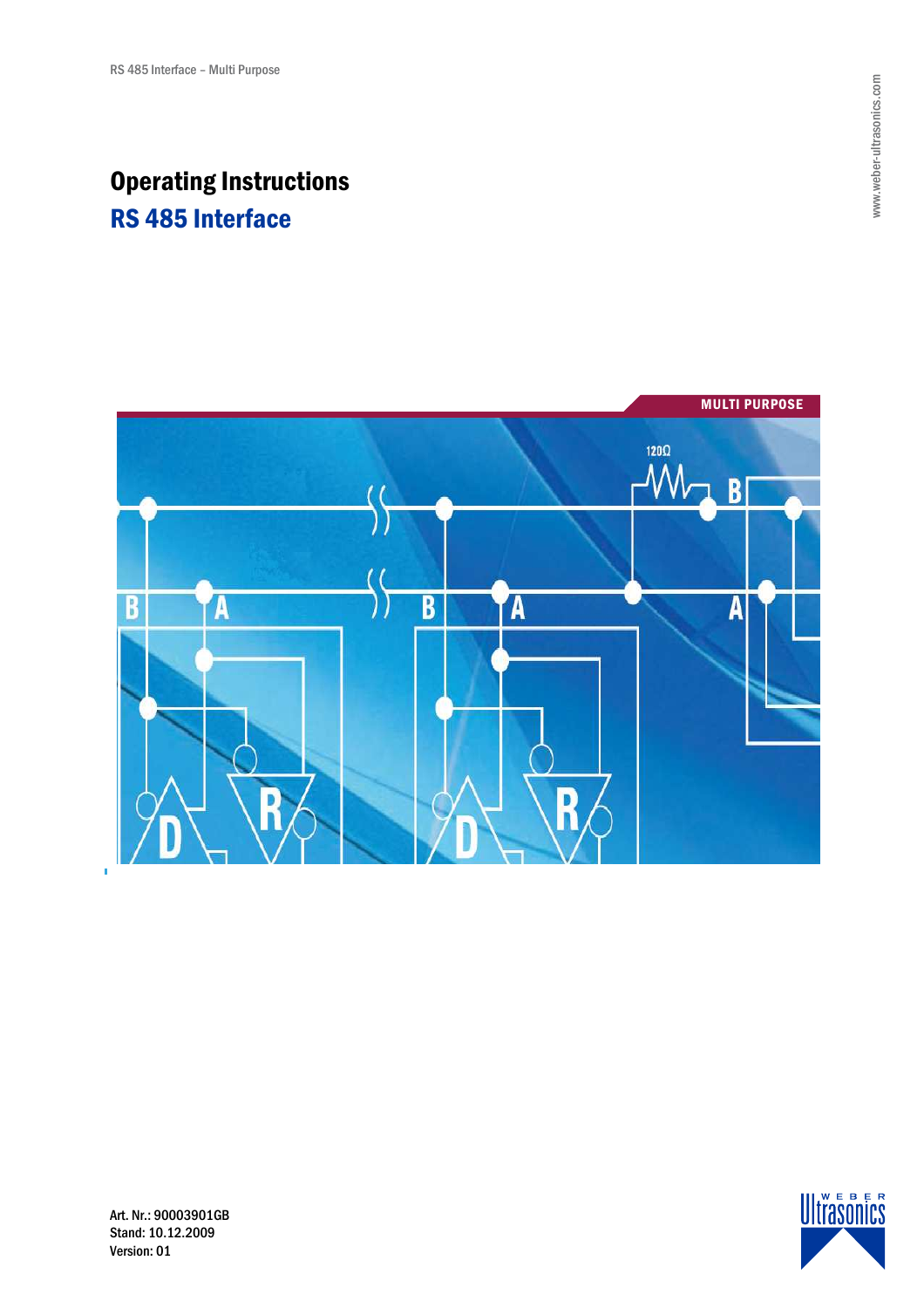# Connecting generators to a host control system via RS485

# **Contents**

| $\mathbf{1}$ | <b>Weber Ultrasonics RS-485 interface</b>                          | 4                       |
|--------------|--------------------------------------------------------------------|-------------------------|
| 1.1          | <b>Interface Description</b>                                       | 4                       |
| 1.1.1        | Configuration of the 15-pole d-sub socket (ULC, LC, HS)            | 4                       |
| 1.1.2        | <b>Configuration of the 9-pole d-sub socket (Module Generator)</b> | 4                       |
| $\mathbf{2}$ | The master-slave principle                                         | 5                       |
| 3            | The interface setting                                              | 5                       |
| 4            | <b>The Telegram</b>                                                | 5                       |
| 4.1          | <b>Start of Text</b>                                               | 5                       |
| 4.2          | <b>Generator Address</b>                                           | 6                       |
| 4.3          | <b>Function ID and Data</b>                                        | 6                       |
| 4.4          | <b>End of Telegram</b>                                             | 6                       |
| 5            | <b>Programming parameters</b>                                      | $\overline{\mathbf{r}}$ |
| 5.1.1        | <b>Writing amplitude</b>                                           | 7                       |
| 5.1.2        | <b>Reading amplitude</b>                                           | $\overline{\mathbf{r}}$ |
| 5.1.3        | <b>Writing trigger delay</b>                                       | $\overline{\mathbf{r}}$ |
| 5.1.4        | <b>Reading trigger delay</b>                                       | $\overline{\mathbf{r}}$ |
| 5.1.5        | <b>Writing welding mode</b>                                        | 7                       |
| 5.1.6        | <b>Reading welding mode</b>                                        | 7                       |
| 5.1.7        | Writing on / off time                                              | 8                       |
| 5.1.8        | Reading on/off time                                                | 8                       |
| 5.1.9        | <b>Writing energy</b>                                              | 8                       |
| 5.1.10       | <b>Reading energy</b>                                              | 8                       |
| 5.1.11       | Writing peak power reference                                       | 8                       |
| 5.1.12       | Reading peak power reference                                       | 8                       |
| 5.1.13       | <b>Writing T-window</b>                                            | 9                       |
| 5.1.14       | <b>Reading T-window</b>                                            | 9                       |
| 5.1.15       | <b>Writing P-window</b>                                            | 9                       |
| 5.1.16       | <b>Reading P-window</b>                                            | 9                       |
| 5.1.17       | <b>Writing holding time</b>                                        | 9                       |
| 5.1.18       | <b>Reading holding time</b>                                        | 9                       |
| 5.1.19       | <b>Writing afterburst time</b>                                     | 9                       |
| 5.1.20       | <b>Reading afterburst time</b>                                     | 10                      |
| 5.1.21       | <b>Writing counter</b>                                             | 10                      |
| 5.1.22       | <b>Reading counter</b>                                             | 10                      |
| 6            | <b>Parameters for running</b>                                      | 11                      |
| 6.1.1        | <b>Generator running</b>                                           | 11                      |
| 6.1.2        | Setting start / stop generator                                     | 11                      |
| 6.1.3        | <b>Querying condition of generator</b>                             | 11                      |
| 6.1.4        | <b>Writing error</b>                                               | 11                      |
| 6.1.5        | <b>Reading error and information</b>                               | 12                      |
| 6.1.6        | <b>Querying frequency</b>                                          | 12                      |

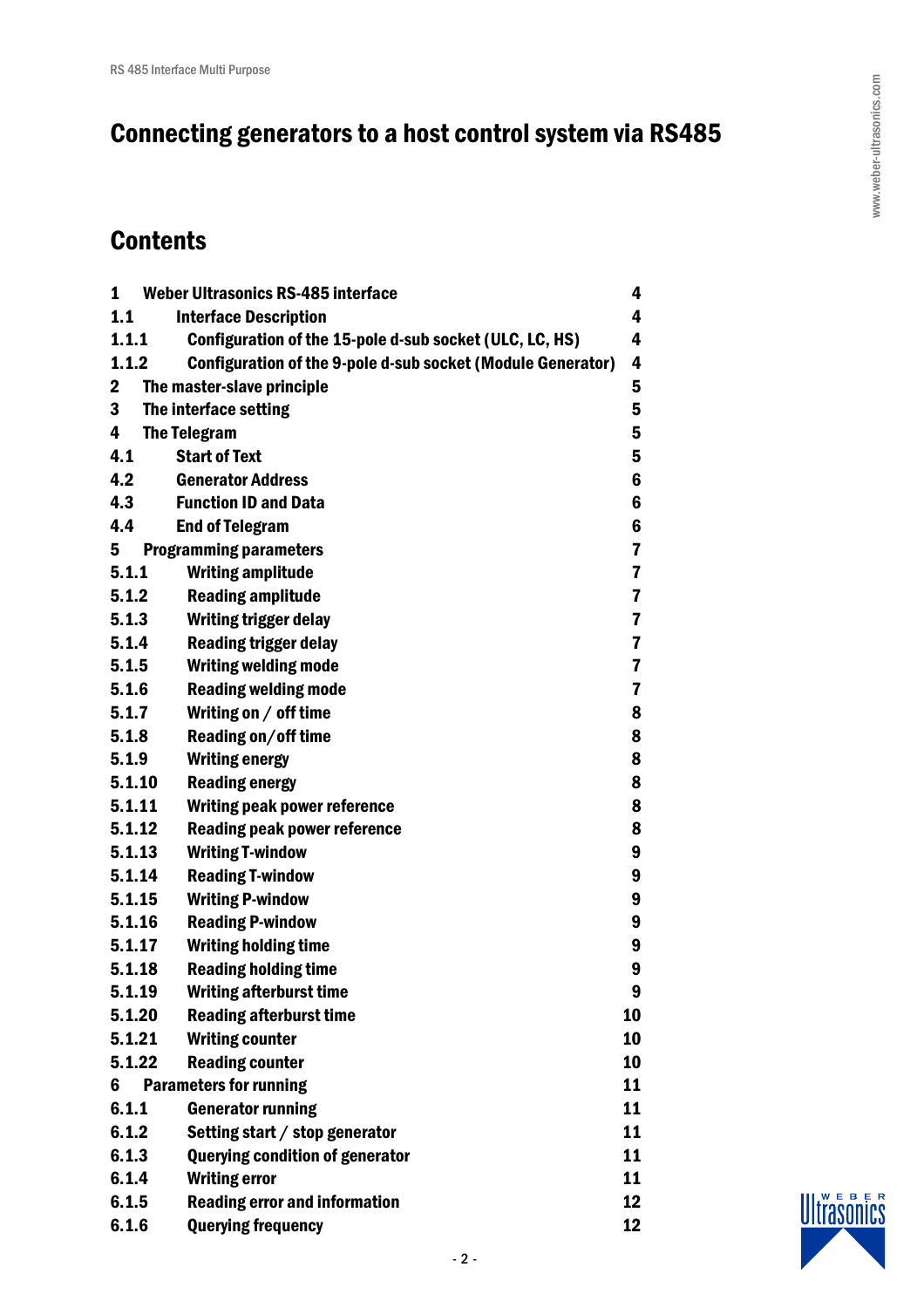| 6.1.7                  | <b>Querying actual temperature</b>                           | 12 |
|------------------------|--------------------------------------------------------------|----|
| 6.1.8                  | <b>Querying output</b>                                       | 13 |
| 6.1.9                  | <b>Querying energy</b>                                       | 13 |
| 6.1.10                 | <b>Reading external amplitude</b>                            | 13 |
| $\mathbf{7}$           | <b>Setting parameters</b>                                    | 14 |
| 7.1                    | <b>Adjusting the start-stop frequency</b>                    | 14 |
| 7.1.1                  | Setting the starting frequency potentiometer                 | 14 |
| 7.1.2                  | Reading the potentiometer setting for the starting frequency | 14 |
| 7.1.3                  | Switching on and setting the stop frequency potentiometer    | 14 |
| 7.1.4                  | <b>Reading the stop frequency setting</b>                    | 14 |
| 7.2                    | <b>Further setting parameters</b>                            | 15 |
| 7.2.1                  | <b>Writing status</b>                                        | 15 |
| 7.2.2                  | <b>Reading status</b>                                        | 15 |
| 7.2.3                  | <b>Writing soft amplitude</b>                                | 15 |
| 7.2.4                  | <b>Reading soft amplitude</b>                                | 15 |
| 7.2.5                  | <b>Starting factory reset</b>                                | 15 |
| 7.2.6                  | Writing input / output configuration                         | 15 |
| 7.2.7                  | Reading input / output configuration                         | 16 |
| 7.2.8                  | Writing PWM start / step                                     | 16 |
| 7.2.9                  | <b>Reading PWM start/step</b>                                | 16 |
| 7.2.10                 | <b>Writing I limits</b>                                      | 16 |
| 7.2.11                 | <b>Reading I limits</b>                                      | 16 |
| 7.2.12                 | <b>Writing pout</b>                                          | 16 |
| 7.2.13                 | <b>Reading Pout</b>                                          | 17 |
| 7.2.14                 | <b>Writing temperature</b>                                   | 17 |
| 7.2.15                 | <b>Reading temperature</b>                                   | 17 |
| 7.2.16                 | <b>Reading timer</b>                                         | 17 |
| 7.2.17                 | <b>Reading serial number</b>                                 | 17 |
| <b>Service hotline</b> |                                                              | 18 |

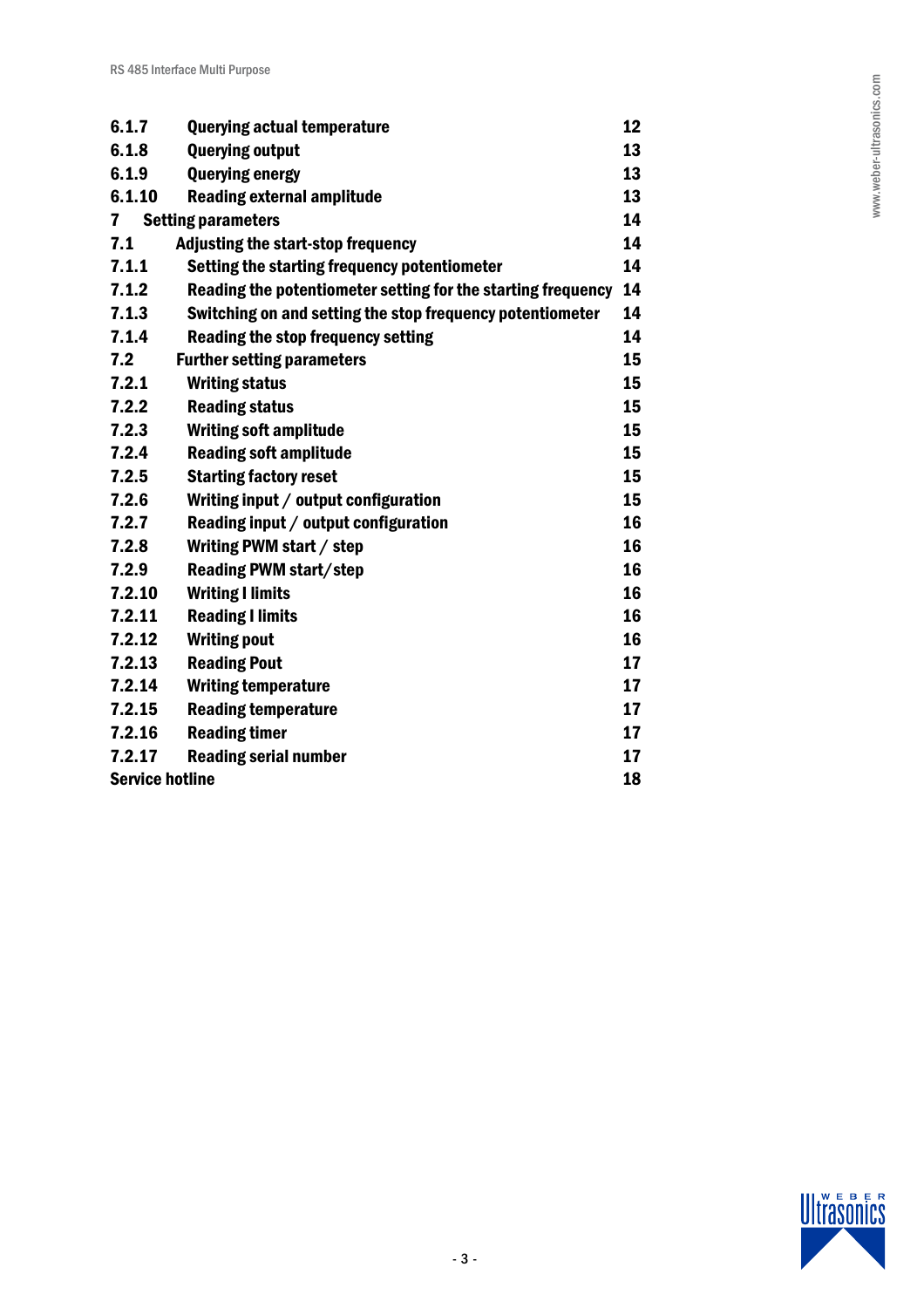# Weber Ultrasonics RS-485 interface

The RS485 interface is designed for serial data transfer over long distances (up to 500 metres) and is used in industrial applications. The Weber Ultrasonics RS485 interface was designed as a bidirectional system.



# 1 Interface Description

1.1 Configuration of the 15-pole d-sub socket (ULC, LC, HS)

| Pin No. | <b>Signal</b> |
|---------|---------------|
| 8       | TRD+          |
| 10      | TRD-          |
| 15      | <b>GND</b>    |

1.2 Configuration of the 9-pole d-sub socket (Module Generator)

| Pin No. | <b>Signal</b> |
|---------|---------------|
| 2       | <b>GND</b>    |
| 4       | TRD-          |
| 9       | TRD+          |

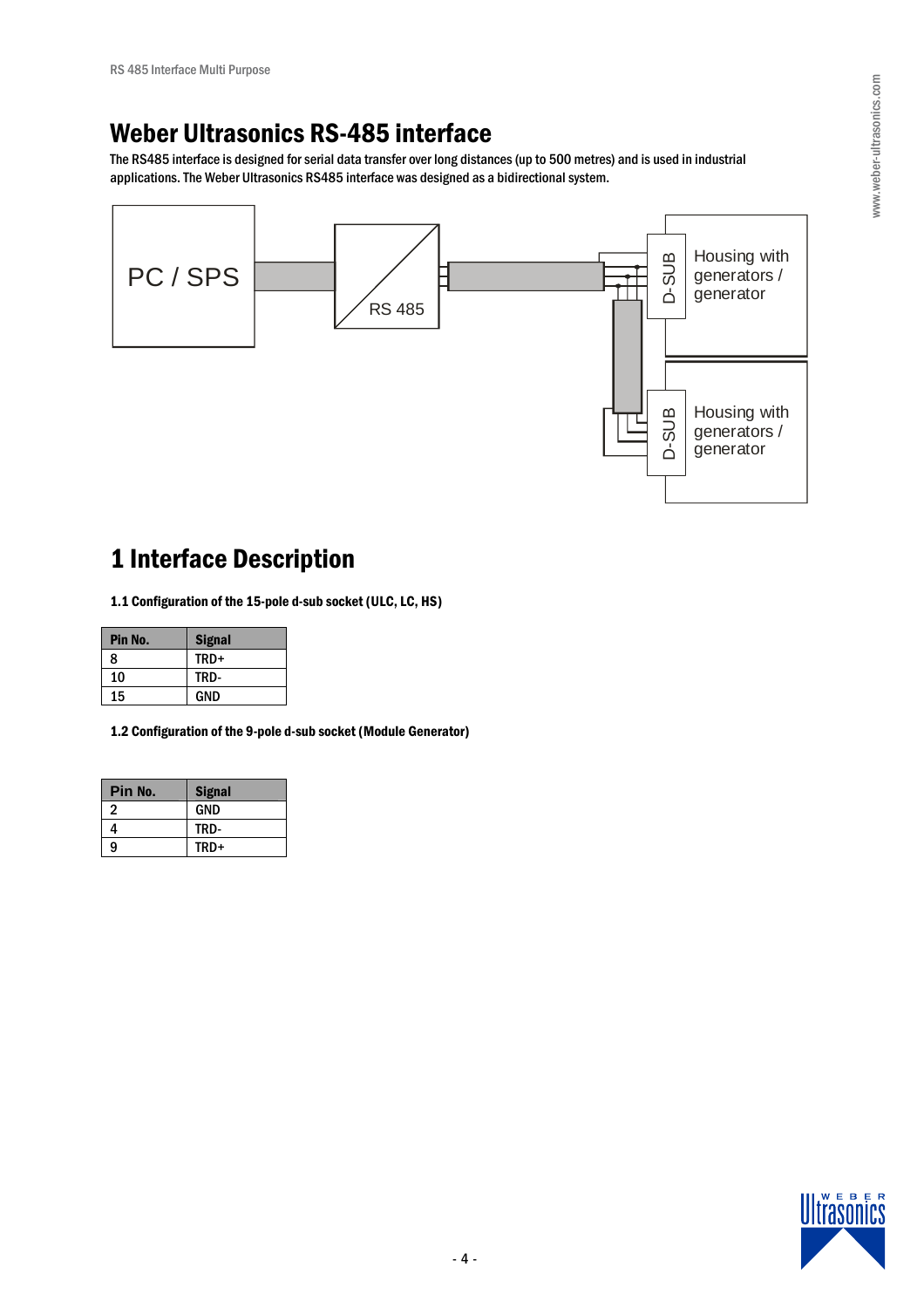# 2 The master-slave principle

Communication via the RS485 between a host control system (PC or other controls) and components uses the master-slave principle. In this arrangement the host control system is the master, while the generators are the slave. This means that the generators only respond when they are sent an inquiry.

As a general rule, a generator always responds within approximately 300 ms. If no answer is issued within this time, the host control system must send a new inquiry.

There are 2 types of telegrams:

- **Inquiry** 
	- The host control system requests data from the generator via an inquiry telegram
	- **Statement**

The host control system sends data to the generators using statement telegrams.

If the host control system commences a new (<Start of Text>) communication during the response time (also with other generators), the generator discards its response and does not answer.

If the generator detects an error, it responds in a full telegram with the  $\sim$  character (0x7E) or 126 Dec.

If the host control system detects an incorrect telegram, it has to then resend the inquiry or statement telegram. (the host control system must not request a new response with the  $\sim$  telegram)

# 3 The interface setting

The interface is set to 19200 bd, 8 data, no parity, 1 stop bit.

# 4 The Telegram

A telegram consists of the following components:

<Start of Text> <Generator Address> <Function ID> < Data > …. <Data> <End of Telegram>

# 4.1 Start of Text

The Start of Text character is:

| <b>Character</b> | <b>Hex</b> | <b>Decimal</b> |
|------------------|------------|----------------|
|                  | 0x24       | 36             |

When a generator receives this character, the telegram commences for that generator.

If another <Start of Text> is issued while the telegram is being transferred, the generator discards all characters received in the meantime and restarts the telegram from the beginning.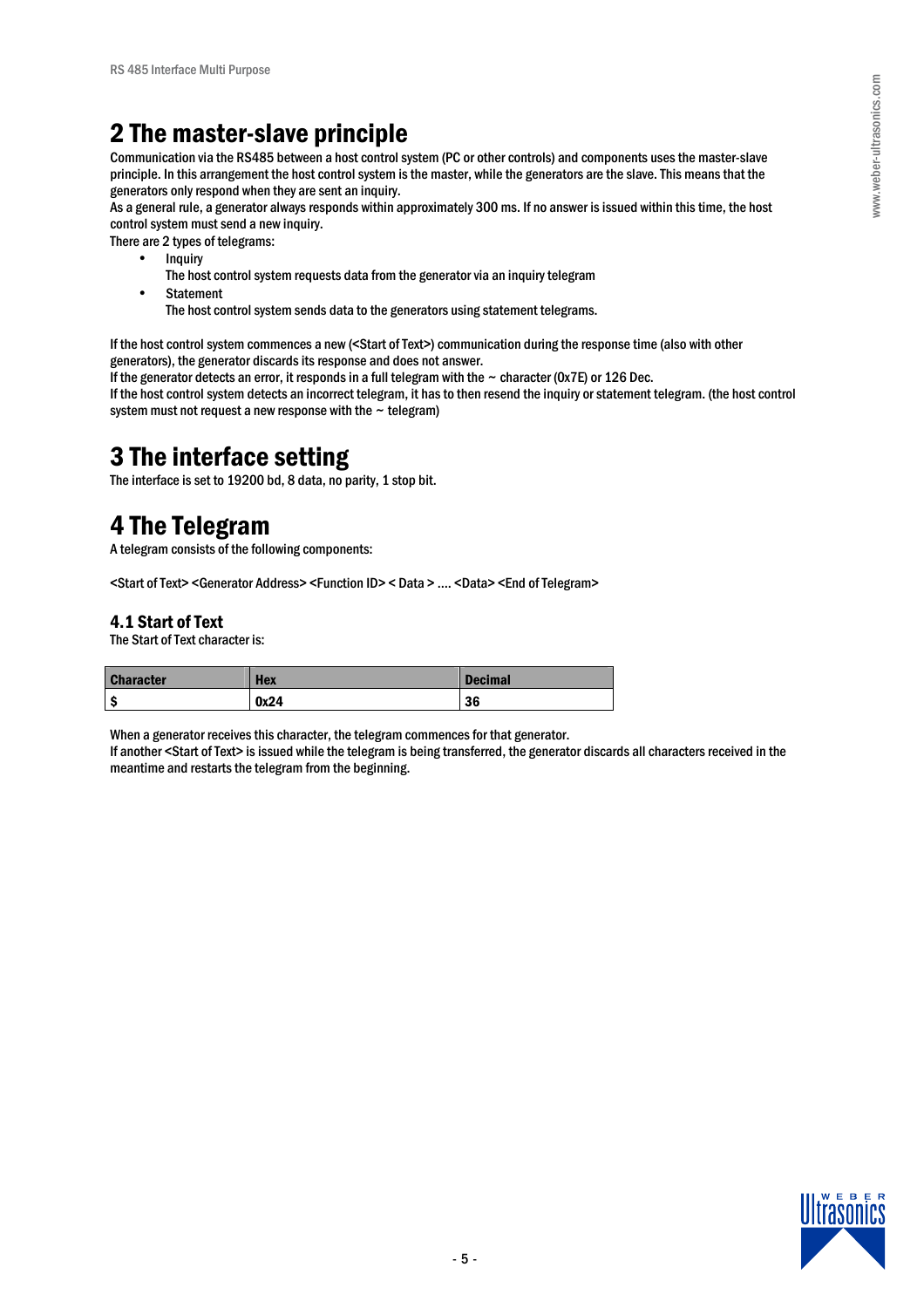# 4.2 Generator Address

Every generator has its own address. This allows each generator to determine which telegrams to receive. The address can range from 1 to 255, although the addresses 36 Dec (<Start of Text>) and 13 Dec (<End of Telegram>) are exceptions. Example: ID 65 @ the generator is addressed with an ASCII A.

Since almost all characters range from 1 to 255, it is not possible to use visible characters as addresses, e.g. 1, 2, 3, etc. Anyone wishing to use solely ASCII characters could, for example, also start with 48 Dec (0 ASCII) and then continue via upper case letters, right up to the lower case letters.

# 4.3 Function ID and Data

The function ID tells the generator what kind of action it has to trigger. It then reacts accordingly, processing the data in this.

# 4.4 End of Telegram

The End of Telegram character is:

| <b>Character</b> | <b>Hex</b> | <b>Decimal</b> |
|------------------|------------|----------------|
| $<$ cr>          | 0x0D       | $\sim$<br>⊥∪   |

Each telegram is completed with a <cr>. When an <End of Telegram> character is issued, the generator uses the address to check whether it is the intended recipient of the telegram.

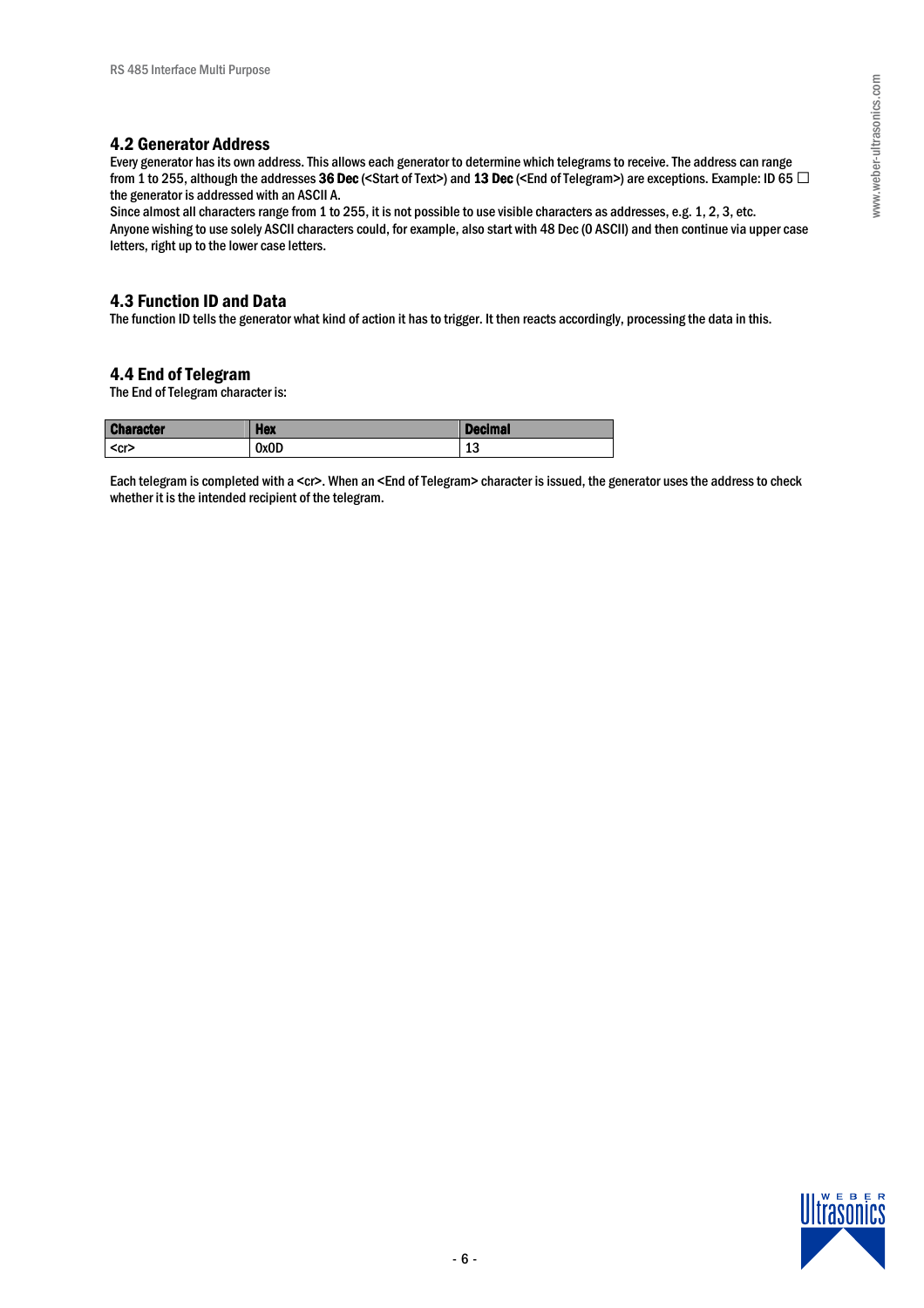# 5 Programming parameters

#### 5.1.1 Writing amplitude

| generator receives                          | \$ <id>Axxxz<cr></cr></id> |                         |  |  |
|---------------------------------------------|----------------------------|-------------------------|--|--|
| generator answers                           | $$<$ ID $>$ ! $<$ c $>$    | telegram understood     |  |  |
|                                             | $$<$ ID $>~<$ cr $>$       | telegram not understood |  |  |
| xxx amplitude in %<br>[050100]              |                            |                         |  |  |
| do not store amplitude in EEPROM<br>$z = 0$ |                            |                         |  |  |
| store amplitude in EEPROM<br>$z = 1$        |                            |                         |  |  |

### 5.1.2 Reading amplitude

| generator receives                                 | \$ <id>A<cr></cr></id>     |                         |  |  |  |
|----------------------------------------------------|----------------------------|-------------------------|--|--|--|
| generator answers                                  | \$ <id>Axxx <cr></cr></id> | telegram understood     |  |  |  |
|                                                    | $$<$ ID>~ $<$ cr>          | telegram not understood |  |  |  |
| The actual output value is given in xxx% [050100]% |                            |                         |  |  |  |

## 5.1.3 Writing trigger delay

| generator receives                                 | \$ <id>Bxxx<cr></cr></id> |                         |  |  |  |
|----------------------------------------------------|---------------------------|-------------------------|--|--|--|
| generator answers                                  | $$<$ ID>! $<$ cr>         | telegram understood     |  |  |  |
|                                                    | $$<$ ID>~ $<$ cr>         | telegram not understood |  |  |  |
| xxx Time in ms [000999] @ [0.00s9.99 s].           |                           |                         |  |  |  |
| If the value is 000, the function is switched off. |                           |                         |  |  |  |

## 5.1.4 Reading trigger delay

| generator receives                                 | $$<$ ID>B $<$ cr>    |                         |  |  |  |
|----------------------------------------------------|----------------------|-------------------------|--|--|--|
| generator answers                                  | $$<$ ID>Bxxx $<$ cr> | telegram understood     |  |  |  |
|                                                    | $$<$ ID>~ $<$ cr>    | telegram not understood |  |  |  |
| $\text{xxx}$ Time in ms [000999] @ [0.00s9.99 s].  |                      |                         |  |  |  |
| If the value is 000, the function is switched off. |                      |                         |  |  |  |

## 5.1.5 Writing welding mode

| generator receives      | \$ <idcx<cr></idcx<cr>   |                         |  |
|-------------------------|--------------------------|-------------------------|--|
| generator answers       | $$<$ ID $>$ ! $<$ cr $>$ | telegram understood     |  |
|                         | $$<$ ID $>~<$ cr $>$     | telegram not understood |  |
| $x = 0$ remote mode     |                          |                         |  |
| $x = 1$ timer mode      |                          |                         |  |
| $x = 2$ energy mode     |                          |                         |  |
| $x = 3$ peak power mode |                          |                         |  |
| $x = 4$ pulse mode      |                          |                         |  |

#### 5.1.6 Reading welding mode

| generator receives      | \$ <idc<cr></idc<cr>    |                         |  |  |
|-------------------------|-------------------------|-------------------------|--|--|
| generator answers       | \$ <id>Cx<cr></cr></id> | telegram understood     |  |  |
|                         | $$<$ ID $>~<$ cr $>$    | telegram not understood |  |  |
| $x = 0$ remote mode     |                         |                         |  |  |
| $x = 1$ timer mode      |                         |                         |  |  |
| $x = 2$ energy mode     |                         |                         |  |  |
| $x = 3$ peak power mode |                         |                         |  |  |
| $x = 4$ pulse mode      |                         |                         |  |  |

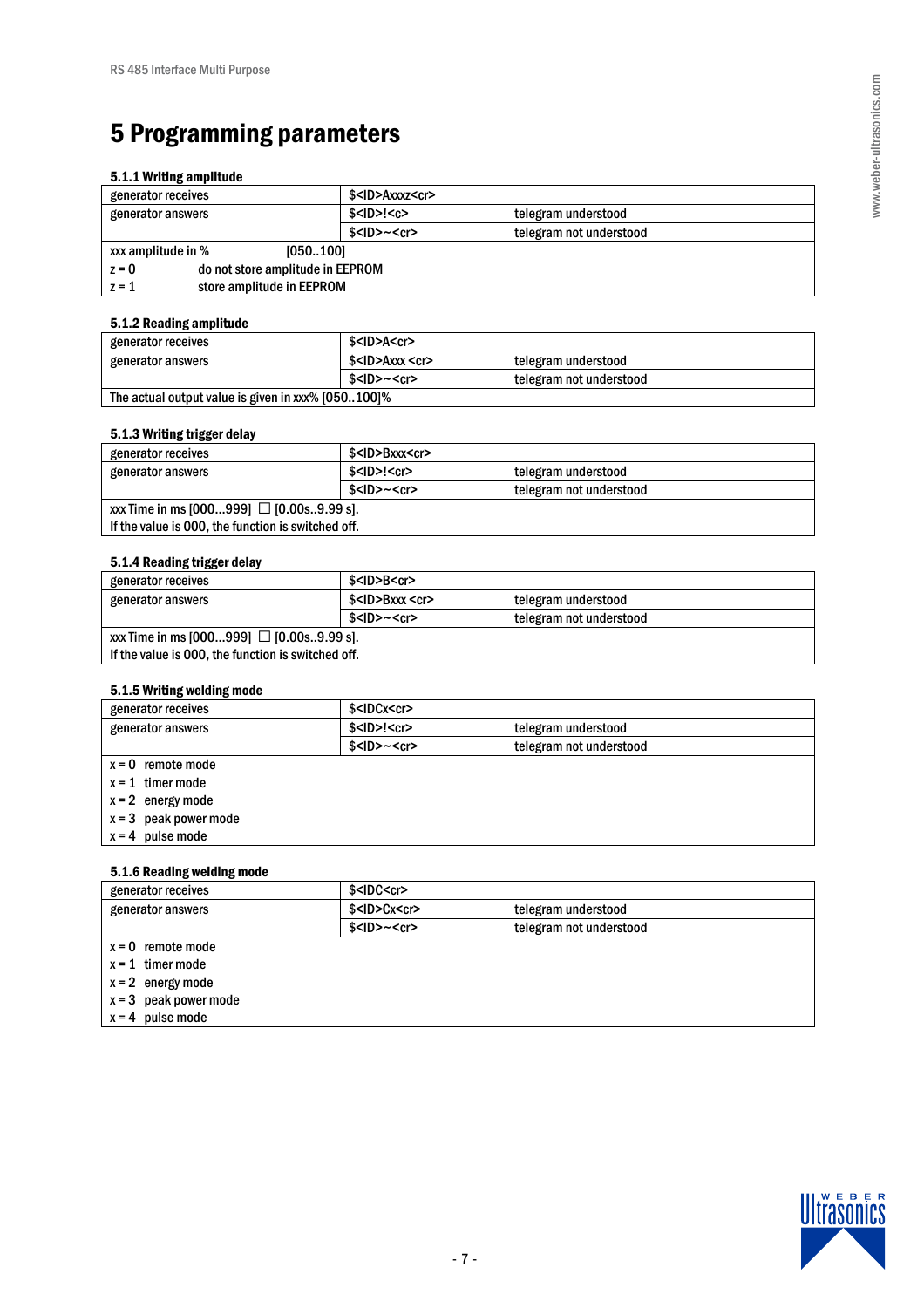#### 5.1.7 Writing on / off time

| generator receives           |                                     | \$ <id>Dxxxyyy<cr></cr></id> |                         |  |
|------------------------------|-------------------------------------|------------------------------|-------------------------|--|
| generator answers            |                                     | $$<$ ID $>$ ! $<$ cr $>$     | telegram understood     |  |
|                              |                                     | $$<$ ID> $~<$ cr>            | telegram not understood |  |
| $[0019.99] = 0.01$ s  9.99 s |                                     |                              |                         |  |
| xx time [0019.99]            |                                     | weld time for timer mode     |                         |  |
|                              | monitoring time for energy mode     |                              |                         |  |
|                              | monitoring time for peak power mode |                              |                         |  |
|                              | weld time for pulse mode            |                              |                         |  |
| vy off time [0019.99]        | ultrasound off time for pulse mode  |                              |                         |  |

### 5.1.8 Reading on/off time

| generator receives            |                                     | $$<$ ID $>$ D $<$ cr $>$     |                         |
|-------------------------------|-------------------------------------|------------------------------|-------------------------|
| generator answers             |                                     | \$ <id>Dxxxyyy<cr></cr></id> | telegram understood     |
|                               |                                     | $$<$ ID $>~<$ cr $>$         | telegram not understood |
| $[0019.99]$ => 0.01 s  9.99 s |                                     |                              |                         |
| xxx time [0019.99]            |                                     | weld time for timer mode     |                         |
|                               | monitoring time for energy mode     |                              |                         |
|                               | monitoring time for peak power mode |                              |                         |
|                               | weld time for pulse mode            |                              |                         |
| yyy off time [0019.99]        | ultrasound off time for pulse mode  |                              |                         |

## 5.1.9 Writing energy

| generator receives                                          | \$ <id>Exxxxx<cr></cr></id> |                         |
|-------------------------------------------------------------|-----------------------------|-------------------------|
| generator answers                                           | \$ <id>!<cr></cr></id>      | telegram understood     |
|                                                             | $$<$ ID>~ $<$ cr>           | telegram not understood |
| This parameter is only used in the energy welding mode (2). |                             |                         |
| $xxxx$ Energy in Ws $[165000]$                              |                             |                         |

## 5.1.10 Reading energy

| . .                                                         |                             |                         |  |
|-------------------------------------------------------------|-----------------------------|-------------------------|--|
| generator receives                                          | \$ <id>E<cr></cr></id>      |                         |  |
| generator answers                                           | \$ <id>Exxxxx<cr></cr></id> | telegram understood     |  |
|                                                             | $$<$ ID>~ $<$ cr>           | telegram not understood |  |
| This parameter is only used in the energy welding mode (2). |                             |                         |  |
| xxxx Energy in Ws [165000]                                  |                             |                         |  |

#### 5.1.11 Writing peak power reference

| generator receives                                                                         | \$ <id>Fxxxx<cr></cr></id>                      |                         |  |
|--------------------------------------------------------------------------------------------|-------------------------------------------------|-------------------------|--|
| generator answers                                                                          | $$<$ ID $>$ ! $<$ cr $>$<br>telegram understood |                         |  |
|                                                                                            | $$<$ ID>~ $<$ cr>                               | telegram not understood |  |
| This parameter is only used in the peak power welding mode as an output entry. [0001.Pmax] |                                                 |                         |  |
| Pmax is the maximum output of the generator                                                |                                                 |                         |  |

## 5.1.12 Reading peak power reference

| generator receives                                                                         | \$ <id>F<cr></cr></id>                             |                         |
|--------------------------------------------------------------------------------------------|----------------------------------------------------|-------------------------|
| generator answers                                                                          | \$ <id>Fxxxx<cr><br/>telegram understood</cr></id> |                         |
|                                                                                            | $$<$ ID>~ $<$ cr>                                  | telegram not understood |
| This parameter is only used in the peak power welding mode as an output entry. [0001.Pmax] |                                                    |                         |
| Pmax is the maximum output of the generator                                                |                                                    |                         |

Attention: The value is converted during writing and reading. Rounding errors may therefore occur as a result of division. The read value is not always the same as the written value!

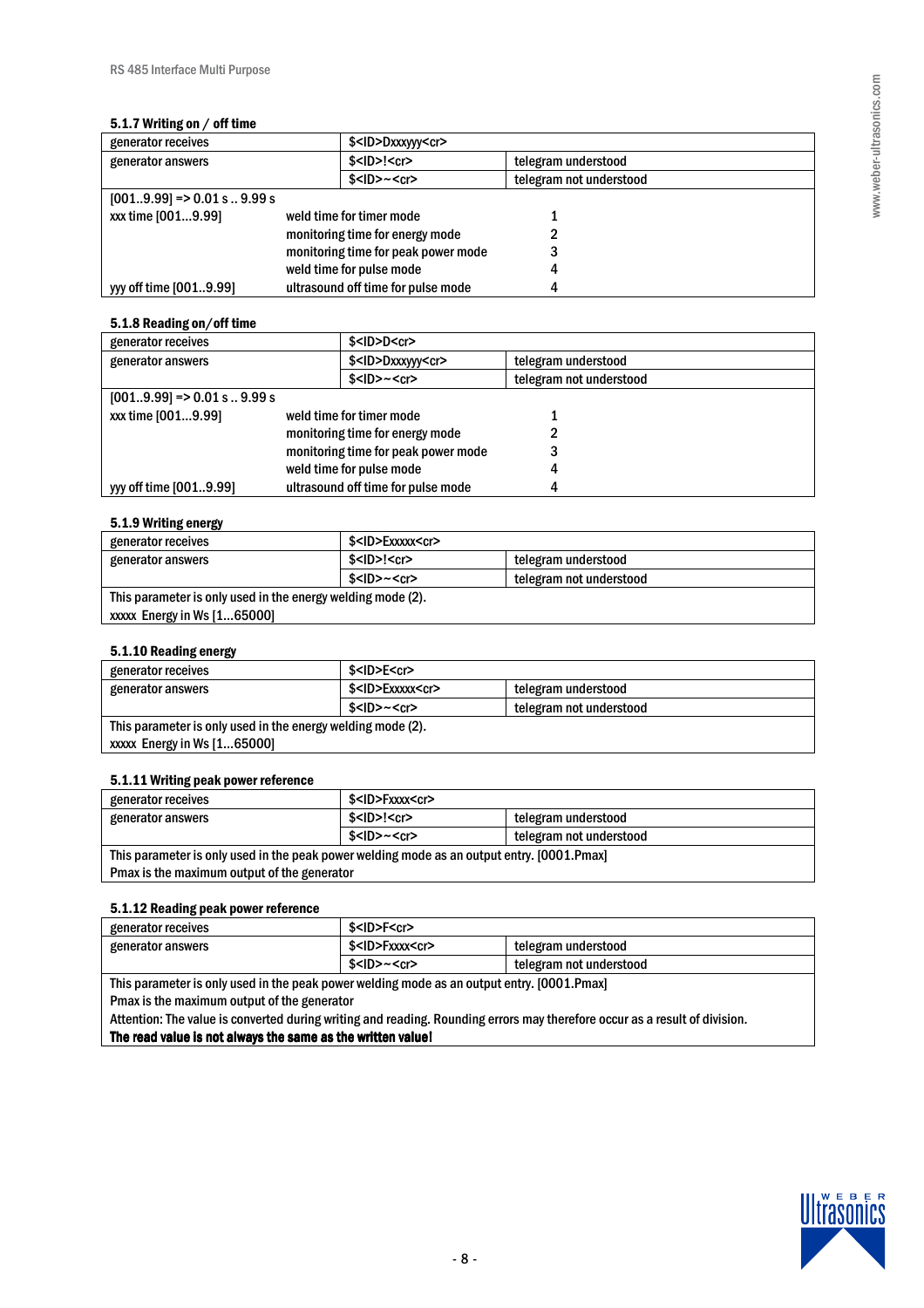#### 5.1.13 Writing T-window

| generator receives                                                                                         | \$ <id>Gxxxyyy<cr></cr></id>                                      |                         |  |
|------------------------------------------------------------------------------------------------------------|-------------------------------------------------------------------|-------------------------|--|
| generator answers                                                                                          | $$<$ ID>! $<$ cr><br>telegram understood                          |                         |  |
|                                                                                                            | $$<$ ID $>~<$ cr $>$                                              | telegram not understood |  |
| T-window low $[000999]$ @ $[0.00s9.99s]$ . If the value is 000, the T-window is switched off<br><b>XXX</b> |                                                                   |                         |  |
| ууу                                                                                                        | T-window high [T-window_low999] must be greater than T-window low |                         |  |

## 5.1.14 Reading T-window

| generator receives                                                                                         | \$ <id>G<cr></cr></id>                                            |                         |  |
|------------------------------------------------------------------------------------------------------------|-------------------------------------------------------------------|-------------------------|--|
| generator answers                                                                                          | \$ <id>Gxxxyyy<cr><br/>telegram understood</cr></id>              |                         |  |
|                                                                                                            | $$<$ ID>~ $<$ cr>                                                 | telegram not understood |  |
| T-window low $[000999]$ @ $[0.00s9.99s]$ . If the value is 000, the T-window is switched off<br><b>XXX</b> |                                                                   |                         |  |
| yyy                                                                                                        | T-window high [T-window_low999] must be greater than T-window low |                         |  |

#### 5.1.15 Writing P-window

| generator receives                          | \$ <id>Hxxxx</id>        |                         |  |
|---------------------------------------------|--------------------------|-------------------------|--|
|                                             | yyyy <cr></cr>           |                         |  |
| generator answers                           | $$<$ ID $>$ ! $<$ cr $>$ | telegram understood     |  |
|                                             | $$<$ ID> $~<$ cr>        | telegram not understood |  |
| Output entry in W [0001Pmax]                |                          |                         |  |
| Pmax is the maximum output of the generator |                          |                         |  |

#### 5.1.16 Reading P-window

| generator receives | \$ <id>H<cr></cr></id>                    |                         |
|--------------------|-------------------------------------------|-------------------------|
| generator answers  | \$ <id>Hxxxx<br/>telegram understood</id> |                         |
|                    | yyyy <cr></cr>                            |                         |
|                    | $$<$ ID> $~<$ cr>                         | telegram not understood |
|                    |                                           |                         |

Output entry in W [0001..Pmax]

Pmax is the maximum output of the generator

Attention: the value is converted when writing and reading. Rounding errors may therefore occur as a result of division. The read value is not always the same as the written value!

#### .5.1.17 Writing holding time

| generator receives                                                                              | \$ <id>Ixxx<cr></cr></id>                |                         |
|-------------------------------------------------------------------------------------------------|------------------------------------------|-------------------------|
| generator answers                                                                               | $$<$ ID>! $<$ cr><br>telegram understood |                         |
|                                                                                                 | $$<$ ID>~ $<$ cr>                        | telegram not understood |
| holding time [000999] @ [0.00s9.99s]. If the value is 000, the holding function is switched off |                                          |                         |

## 5.1.18 Reading holding time

| generator receives                                                                              | \$ <id>I<cr></cr></id>                            |                         |  |
|-------------------------------------------------------------------------------------------------|---------------------------------------------------|-------------------------|--|
| generator answers                                                                               | \$ <id>Ixxx<cr><br/>telegram understood</cr></id> |                         |  |
|                                                                                                 | $$<$ ID>~ $<$ cr>                                 | telegram not understood |  |
| holding time [000999] @ [0.00s9.99s]. If the value is 000, the holding function is switched off |                                                   |                         |  |

### 5.1.19 Writing afterburst time

| generator receives | \$ <id>Jxxx</id>                                                                      |                         |  |
|--------------------|---------------------------------------------------------------------------------------|-------------------------|--|
|                    | yyyy <cr></cr>                                                                        |                         |  |
| generator answers  | $$<$ ID $>$ ! $<$ cr $>$                                                              | telegram understood     |  |
|                    | $$<$ ID>~ $<$ cr>                                                                     | telegram not understood |  |
| <b>XXX</b>         | afterburst delay [000999] @ [0.00s9.99s]. If 000 is set, the function is switched off |                         |  |
| уууу               |                                                                                       |                         |  |

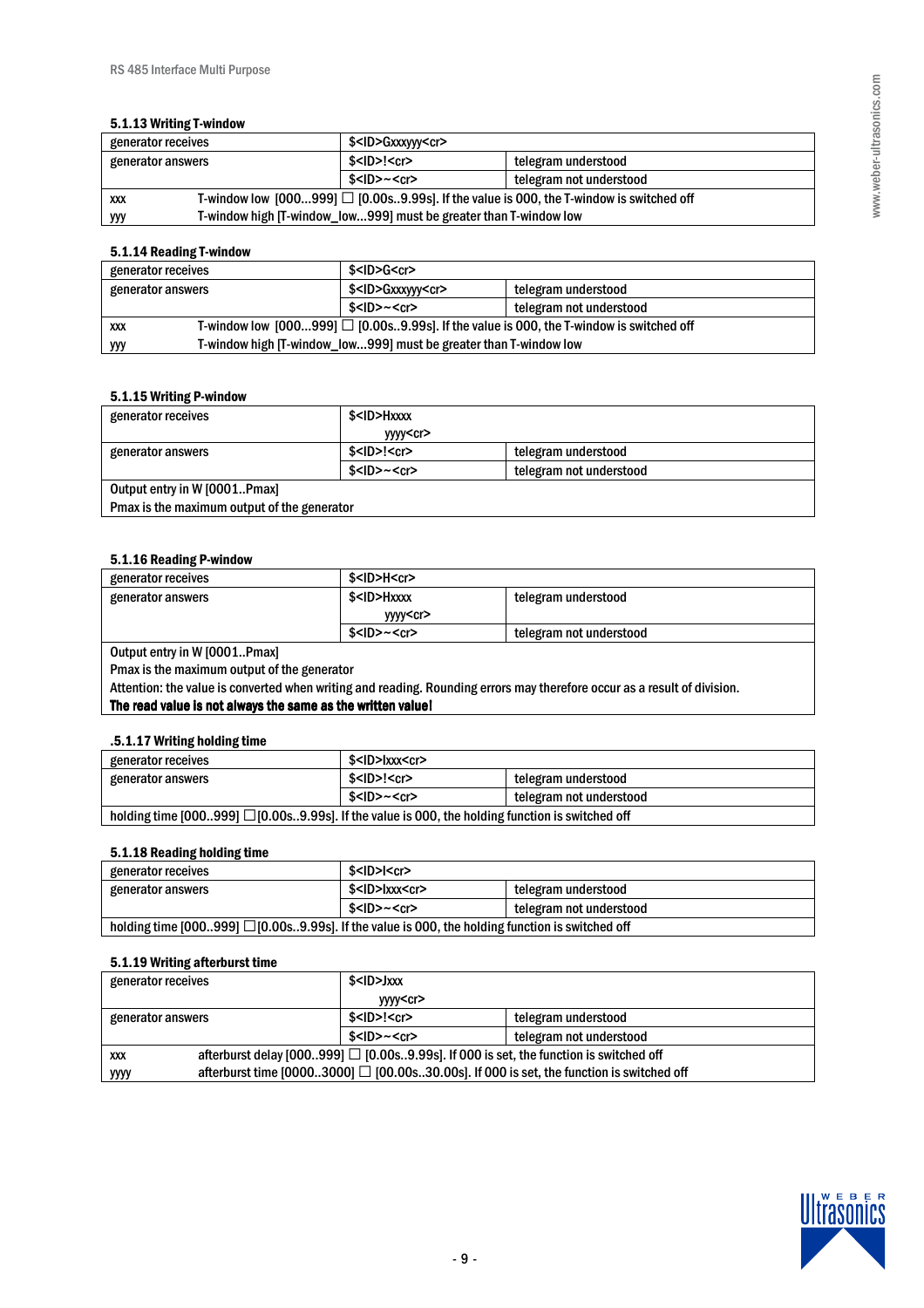#### 5.1.20 Reading afterburst time

| generator receives                                                                                  | \$ <id>J<cr></cr></id>                                                                   |                         |  |
|-----------------------------------------------------------------------------------------------------|------------------------------------------------------------------------------------------|-------------------------|--|
| generator answers                                                                                   | \$ <id>Jxxx</id>                                                                         | telegram understood     |  |
|                                                                                                     | yyyy <cr></cr>                                                                           |                         |  |
|                                                                                                     | $$<$ ID>~ $<$ cr>                                                                        | telegram not understood |  |
| afterburst delay [000999] @ [0.00s9.99s]. If 000 is set, the function is switched off<br><b>XXX</b> |                                                                                          |                         |  |
| <u>уууу</u>                                                                                         | afterburst time [00003000] @ [00.00s30.00s]. If 000 is set, the function is switched off |                         |  |

# 5.1.21 Writing counter

| generator receives         | \$ <id>Kxxxxx<cr></cr></id> |                         |  |
|----------------------------|-----------------------------|-------------------------|--|
| generator answers          | $$<$ ID>! $<$ cr>           | telegram understood     |  |
|                            | $$<$ ID> $~<$ cr>           | telegram not understood |  |
| counter value [0000065535] |                             |                         |  |

#### 5.1.22 Reading counter

| generator receives         | \$ <id>K<cr></cr></id>      |                         |
|----------------------------|-----------------------------|-------------------------|
| generator answers          | \$ <id>Kxxxxx<cr></cr></id> | telegram understood     |
|                            | $$<$ ID> $~<$ cr>           | telegram not understood |
| counter value [0000065535] |                             |                         |

# Parameters used in welding mode

| <b>Code</b> | <b>Welding mode</b> |                |               |                   |                 |                 |
|-------------|---------------------|----------------|---------------|-------------------|-----------------|-----------------|
| u           |                     | On/off time    | <b>Energy</b> | <b>Peak power</b> | <b>T-Window</b> | <b>P-Window</b> |
| 00          | Remote              |                |               |                   |                 |                 |
| 01          | Timer               | X1             |               |                   | $\mathbf{v}$    |                 |
| 02          | Energy              | X1             |               |                   |                 | $\mathbf{v}$    |
| 03          | Peak power          | X <sub>1</sub> |               |                   |                 |                 |
| 04          | Pulse               | $\mathbf{v}$   |               |                   | $\cdots$        | $\mathbf{v}$    |

X = parameter required

X1 = only on-time is required

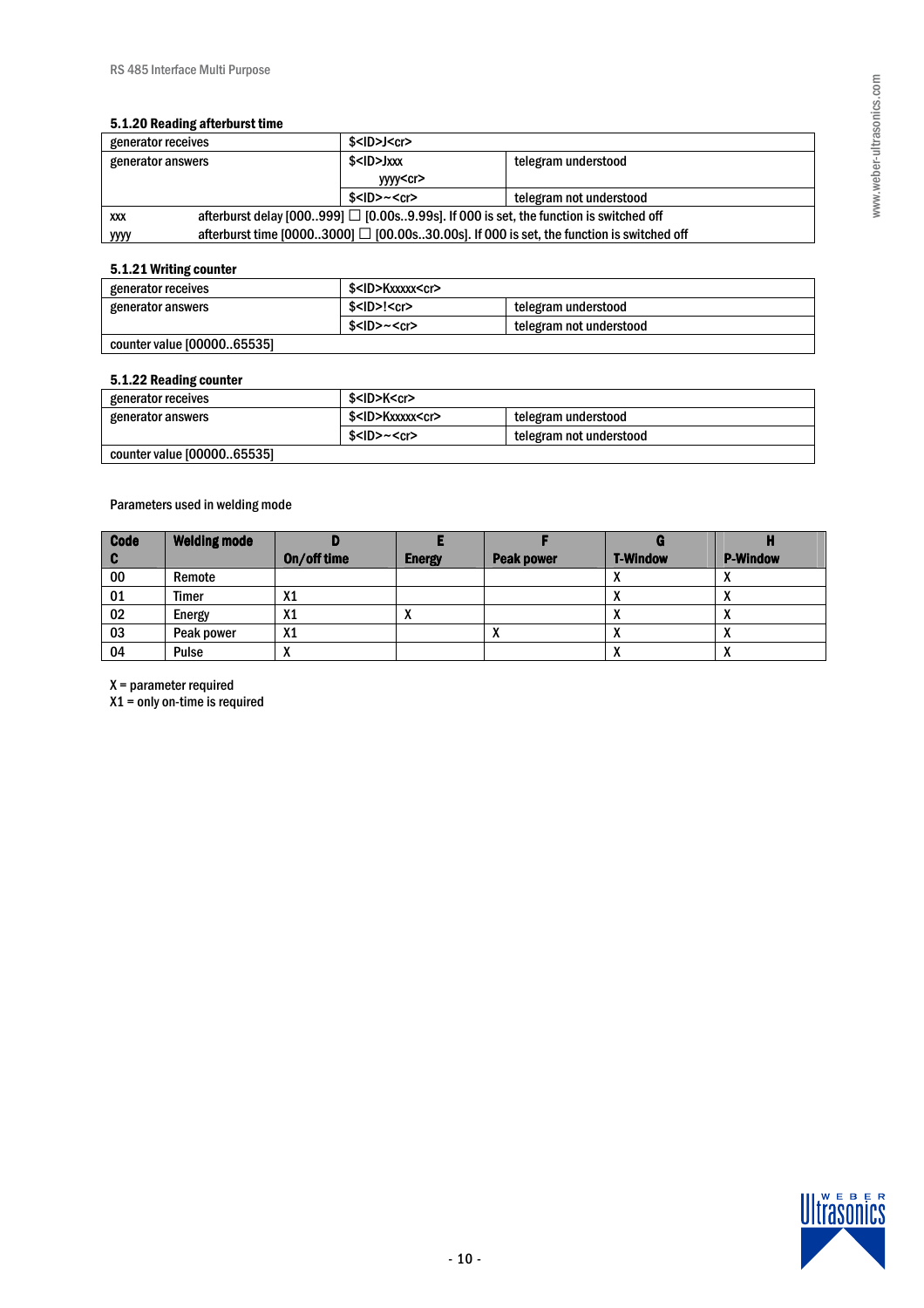# 6 Parameters for running

#### 6.1.1 Generator running

| generator receives | $$<$ ID>P $<$ cr> |                     |                                 |                        |
|--------------------|-------------------|---------------------|---------------------------------|------------------------|
| generator answers  | $$<$ ID $>$ P     | telegram understood |                                 |                        |
|                    | $a$               | $a = 0$             | Generator is switched off       | [01]                   |
|                    |                   | $a = 1$             | Generator is switched on        |                        |
|                    | <bb></bb>         | bb                  | For error code, see parameter R | [0007]                 |
|                    | $<$ ccccc $>$     | CCCCC               | Frequency                       | [0000065535] Hz        |
|                    | $<$ ccc $>$       | ddd                 | Temperature                     | $[000100]$ °C          |
|                    | <eeee></eeee>     | eeee                | Power output                    | [00019999] W           |
|                    | <ffff></ffff>     | ffff                | Max. power output               | [00019999] W           |
|                    | <ggg></ggg>       | ggg                 | Power output measuring time     | $[000999] \rightarrow$ |
|                    |                   |                     |                                 | [0.00s 9.99s]          |
|                    | <hhhhh></hhhhh>   | hhhhh               | Energy in Ws                    | [0000165535]           |
|                    | <iii></iii>       | iii                 | Energy measuring time           | $[000999] \rightarrow$ |
|                    |                   |                     |                                 | [0.00s 9.99s]          |
|                    | <jjj></jjj>       | Шİ                  | External amplitude in %         | [000100]               |
|                    | $<$ cr $>$        | End of telegram     |                                 |                        |
|                    |                   |                     |                                 |                        |

## 6.1.2 Setting start / stop generator

| generator receives |                           | \$ <id>0x<cr></cr></id> |                         |  |
|--------------------|---------------------------|-------------------------|-------------------------|--|
| generator answers  |                           | $$<$ ID>! $<$ cr>       | telegram understood     |  |
|                    |                           | $$<$ ID>~ $<$ cr>       | telegram not understood |  |
| $x = 0$            | generator is switched off |                         |                         |  |
| $x = 1$            | generator is switched on  |                         |                         |  |

Note: If the generator was switched on via the interface, it must also be switched off via the interface.

# 6.1.3 Querying condition of generator

| generator receives                                         | $$<$ ID $>$ O $<$ cr $>$ |                         |  |
|------------------------------------------------------------|--------------------------|-------------------------|--|
| generator answers                                          | \$ <id>0x<cr></cr></id>  | telegram understood     |  |
|                                                            | $$<$ ID>~ $<$ cr>        | telegram not understood |  |
| generator has been switched off<br>$x = 0$                 |                          |                         |  |
| generator has been switched on via an interface<br>$x = 1$ |                          |                         |  |

#### 6.1.4 Writing error

| generator receives                        | \$ <id>Rxx<cr></cr></id> |                         |
|-------------------------------------------|--------------------------|-------------------------|
| generator answers                         | $$<$ ID>! $<$ cr>        | telegram understood     |
|                                           | $$<$ ID>~ $<$ cr>        | telegram not understood |
| reset error with $xx = 00$ .              |                          |                         |
| Each error must be reset after it occurs. |                          |                         |

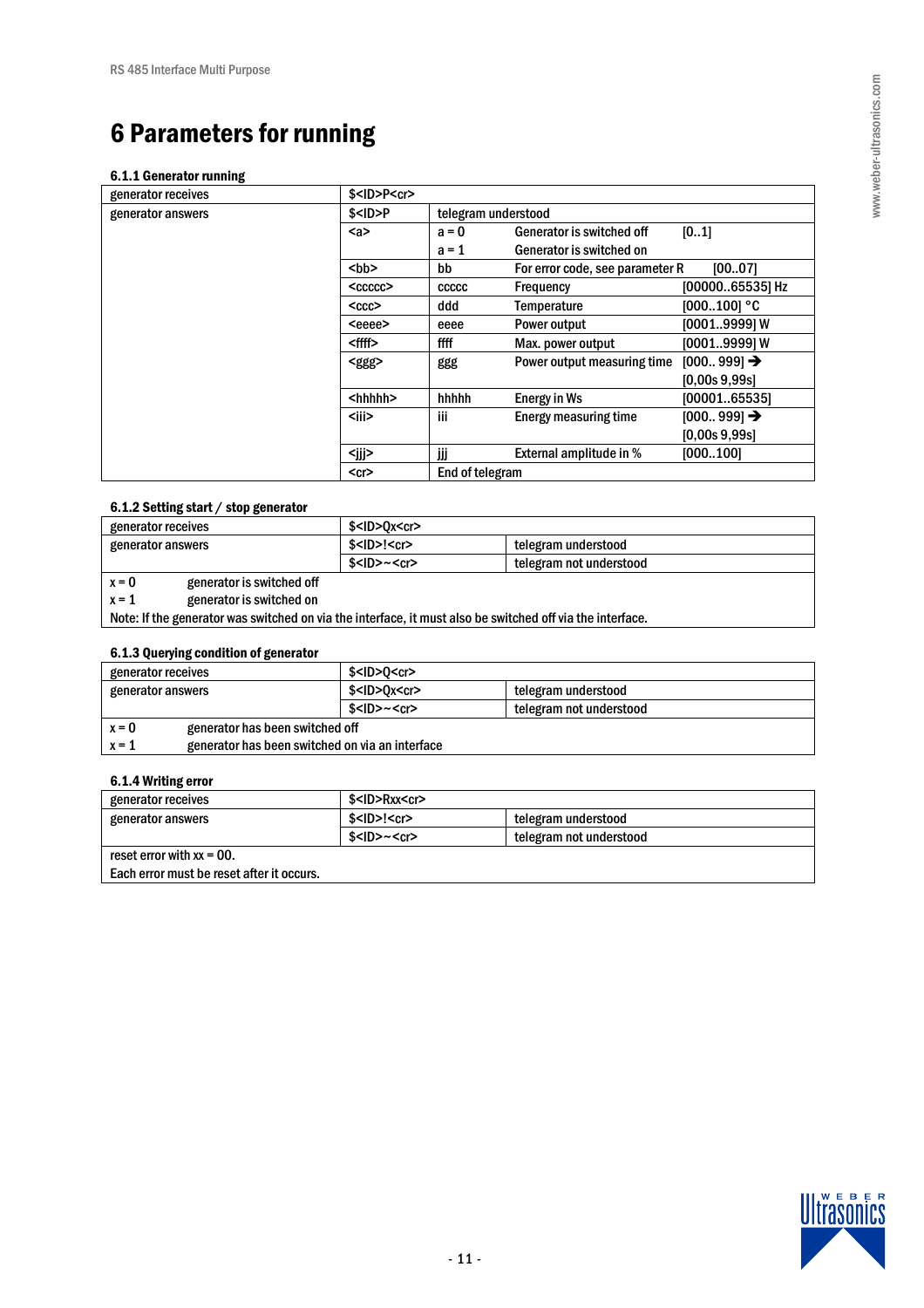## 6.1.5 Reading error and information

| generator receives                       | $$<$ ID $>$ R $<$ cr $>$     |                         |
|------------------------------------------|------------------------------|-------------------------|
| generator answers                        | $$<$ ID $>$ Rxx y $<$ cr $>$ | telegram understood     |
|                                          | $$<$ ID $>~<$ cr $>$         | telegram not understood |
| Generator replies with the error code xx |                              |                         |
| $00 = no error$                          |                              |                         |
| $01$ = no RF detected                    |                              |                         |
| $02$ = excess temperature                |                              |                         |
| $03$ = Iprotect                          |                              |                         |
| $04$ = E-search                          |                              |                         |
| $05$ = cycle not completed               |                              |                         |
| $06 =$ timeout                           |                              |                         |
| $07$ = version mismatch                  |                              |                         |
| The error has to be reset.               |                              |                         |
| Information y                            |                              |                         |
| $0 = Wait$ on start                      |                              |                         |
| 1 = Cycle in Trigger Delay               |                              |                         |
| $2 =$ Cycle in Welding                   |                              |                         |
| $3$ = Cycle in Holding                   |                              |                         |
| 4 = Cycle in Afterburst Delay            |                              |                         |
| 5 = Cycle in Afterburst Welding          |                              |                         |
| $6$ = Waiting on start inactive          |                              |                         |

# 6.1.6 Querying frequency

| generator receives        | \$ <id>S<cr></cr></id>      |                         |
|---------------------------|-----------------------------|-------------------------|
| generator answers         | \$ <id>Sxxxxx<cr></cr></id> | telegram understood     |
|                           | \$ <id>~<cr></cr></id>      | telegram not understood |
| Frequency [0000065535] Hz |                             |                         |

# 6.1.7 Querying actual temperature

| generator receives          | \$ <id>T<cr></cr></id>    |                         |  |
|-----------------------------|---------------------------|-------------------------|--|
| generator answers           | \$ <id>Txxx<cr></cr></id> | telegram understood     |  |
|                             | $$<$ ID>~ $<$ cr>         | telegram not understood |  |
| xxx temperature [000100] °C |                           |                         |  |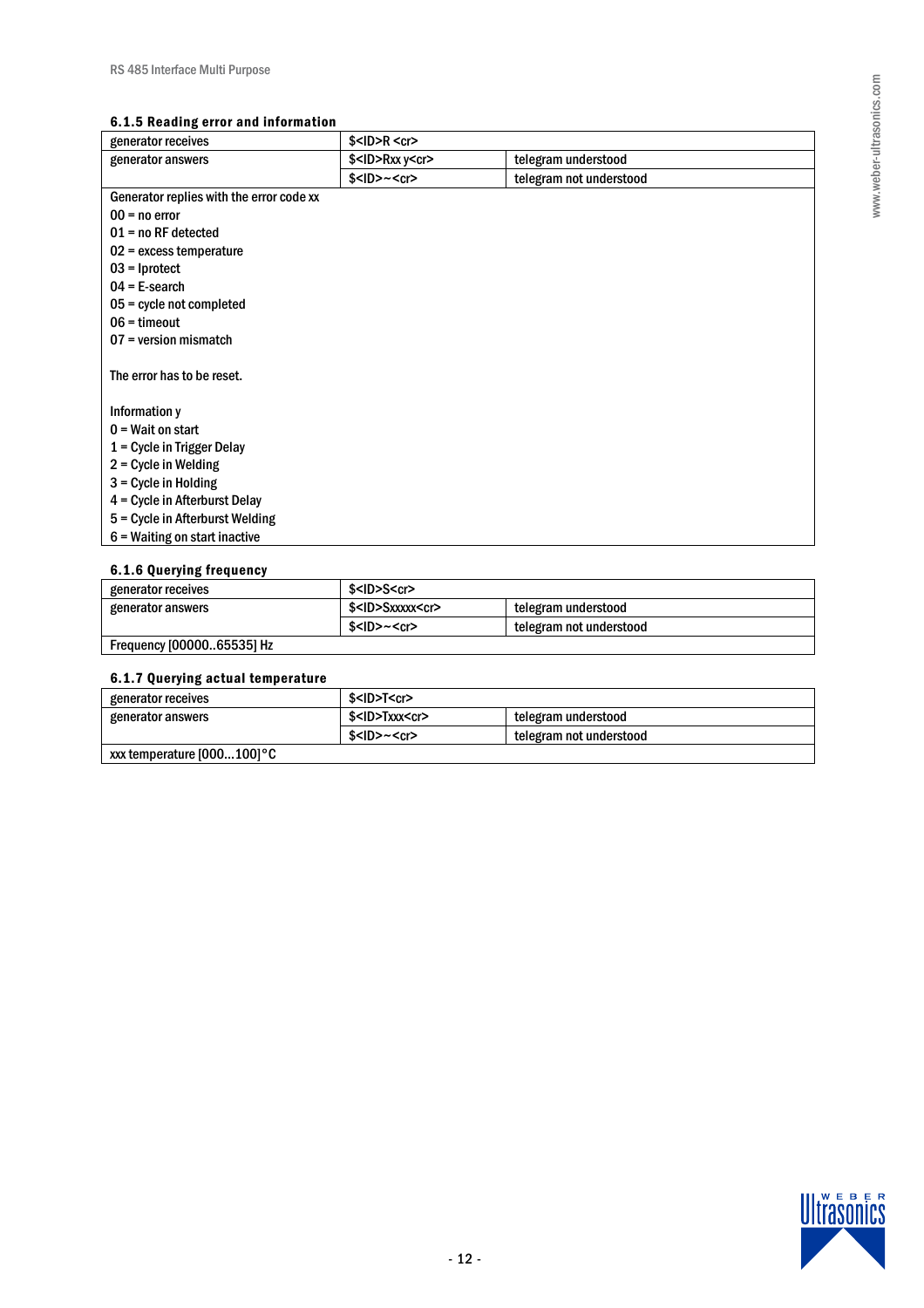# 6.1.8 Querying output

|                                                      | .                                         |          |                                        |  |
|------------------------------------------------------|-------------------------------------------|----------|----------------------------------------|--|
| generator receives                                   | $$<$ ID $>$ U $<$ cr $>$                  |          |                                        |  |
| generator answers                                    | $$<$ ID $>$ U xxxx<br>telegram understood |          |                                        |  |
|                                                      |                                           | уууу     |                                        |  |
|                                                      |                                           | zzz < cr |                                        |  |
|                                                      | $$<$ ID $>~<$ cr $>$                      |          | telegram not understood                |  |
| $[00019999]$ W<br>$xxxx = output$                    |                                           |          |                                        |  |
| yyyy = peak output                                   | [00019999] W                              |          |                                        |  |
| zzz = measuring time in which the output is produced |                                           |          | $[000999] @ \rightarrow [0.00$ s9.99s] |  |

# 6.1.9 Querying energy

| generator receives |              |                                                           | $$<$ ID $>$ V $<$ cr $>$                    |                         |
|--------------------|--------------|-----------------------------------------------------------|---------------------------------------------|-------------------------|
| generator answers  |              |                                                           | \$ <id>U xxxxx<br/>telegram understood</id> |                         |
|                    |              |                                                           | yyy <cr></cr>                               |                         |
|                    |              |                                                           | $$<$ ID>~ $<$ cr>                           | telegram not understood |
| $xxxx =$           | energy in Ws | [0000165535]                                              |                                             |                         |
| $yyy =$            |              | measuring time in which the energy is produced in seconds |                                             |                         |
|                    |              | $[000999]$ $\rightarrow$ @ $[0.00$ s9.99s]                |                                             |                         |

# 6.1.10 Reading external amplitude

| -                                        |                           |                         |
|------------------------------------------|---------------------------|-------------------------|
| generator receives                       | \$ <id>W<cr></cr></id>    |                         |
| generator answers                        | \$ <id>Wxxx<cr></cr></id> | telegram understood     |
|                                          | $$<$ ID>~ $<$ cr>         | telegram not understood |
| $xxx = external$ amplitude in % [000100] |                           |                         |

# Generator running telegram

This telegram allows you to query all the running parameters via one telegram. Please note that the power output measuring time is only valid for peak power mode and the energy and energy measuring time only represent energy mode.

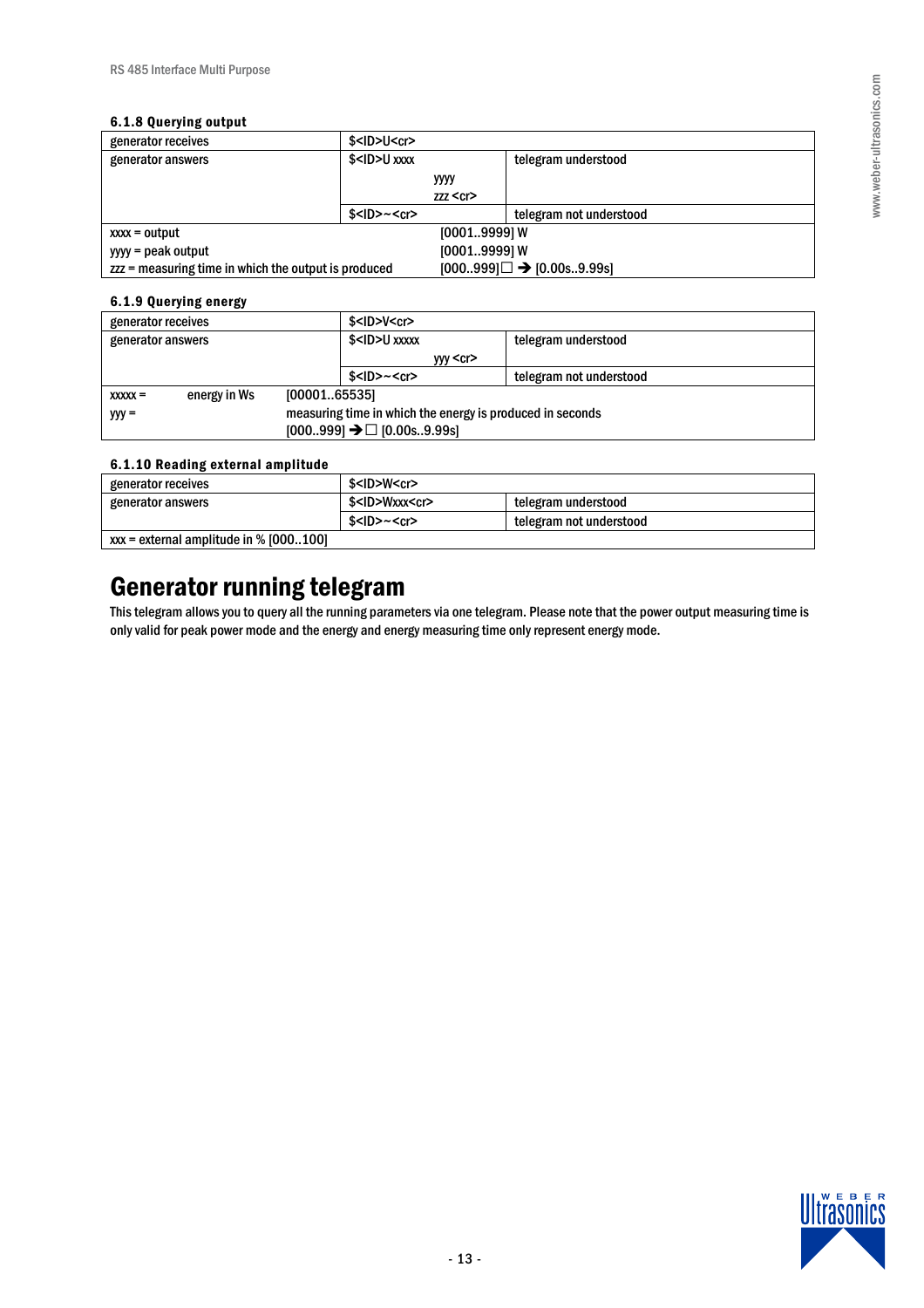# 7 Setting parameters

Lower case trigger parameters are used for the settings. The upper case letters represent numbers. Example: \$Aa133<cr> is displayed as \$<ID>aXXX<cr> in the parameter list.

# 7.1 Adjusting the start-stop frequency

The start-stop frequency is adjusted by altering the two digital software potentiometers. The potentiometers can be set between 0..255. For the starting frequency,  $0@$  is the highest frequency, 255 @ is the lowest frequency, and for the stop frequency  $0@$  is the lowest frequency and 255@ is the highest frequency.

Set the value to 255, read out the frequency via the telegram \$<ID>S<cr> and then change the value accordingly until the desired frequency is set.

#### 7.1.1 Setting the starting frequency potentiometer

| generator receives        | \$ <id>Axxx <cr></cr></id>                     |                         |
|---------------------------|------------------------------------------------|-------------------------|
| generator answers         | \$ <id>!<cr><br/>telegram understood</cr></id> |                         |
|                           | $$<$ ID>~ $<$ cr>                              | telegram not understood |
| potentiometer digit value |                                                |                         |
| $XXX = [000255]$          |                                                |                         |

#### 7.1.2 Reading the potentiometer setting for the starting frequency

| generator receives        | \$ <id>A<cr></cr></id>     |                         |
|---------------------------|----------------------------|-------------------------|
| generator answers         | \$ <id>Axxx <cr></cr></id> | telegram understood     |
|                           | $$<$ ID> $~<$ cr>          | telegram not understood |
| potentiometer digit value |                            |                         |

 $XX = [000..255]$ 

#### 7.1.3 Switching on and setting the stop frequency potentiometer

| generator receives | \$ <id>bXXXZ <cr></cr></id>                     |                         |
|--------------------|-------------------------------------------------|-------------------------|
| generator answers  | $$<$ ID $>$ ! $<$ cr $>$<br>telegram understood |                         |
|                    | $$<$ ID> $~<$ cr>                               | telegram not understood |

potentiometer digit value

XXX = [000..255]

Z = 1 stop frequency adjustment activated

Z = 0 stop frequency adjustment deactivated

If the stop frequency is to be adjusted, it is essential that the parameter is  $Z = 1$  for each adjustment. If the correct value has been calculated, the telegram must be preset again using  $Z = 0$ 

#### 7.1.4 Reading the stop frequency setting

| generator receives | \$ <id>b<cr></cr></id>                              |                         |  |
|--------------------|-----------------------------------------------------|-------------------------|--|
| generator answers  | \$ <id>aXXXZ <cr><br/>telegram understood</cr></id> |                         |  |
|                    | $$<$ ID>~ $<$ cr>                                   | telegram not understood |  |

potentiometer digit value

XXX = [000..255]

Z = 1 stop frequency adjustment activated

Z = 0 stop frequency adjustment deactivated

If the stop frequency is to be adjusted, it is essential that the parameter is  $Z = 1$  for each adjustment. If the correct value has been calculated, the telegram must be preset again using  $Z = 0$ 

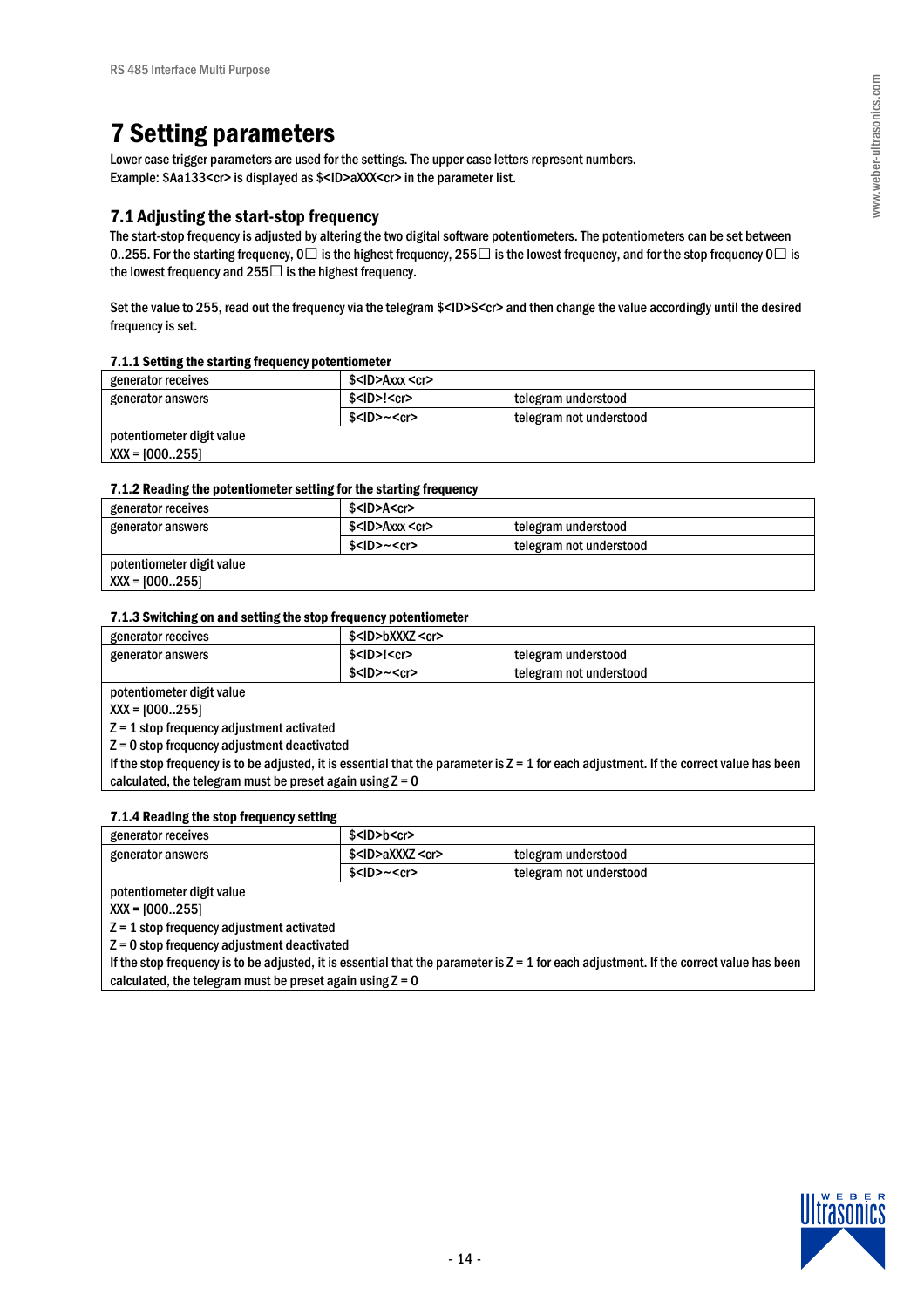# 7.2 Further setting parameters

### 7.2.1 Writing status

| generator receives | \$ <id>cX<cr></cr></id>                        |                         |
|--------------------|------------------------------------------------|-------------------------|
| generator answers  | \$ <id>!<cr><br/>telegram understood</cr></id> |                         |
|                    | $$<$ ID>~ $<$ cr>                              | telegram not understood |
|                    |                                                |                         |

# 7.2.2 Reading status

| generator receives |                | $$<$ ID $>$ c $<$ cr $>$                        |                         |  |  |
|--------------------|----------------|-------------------------------------------------|-------------------------|--|--|
| generator answers  |                | \$ <id>cX<cr><br/>telegram understood</cr></id> |                         |  |  |
|                    |                | $$<$ ID $>~<$ cr $>$                            | telegram not understood |  |  |
| $X = 0$            | not configured |                                                 |                         |  |  |
| $X = 1$            | configured     |                                                 |                         |  |  |
| $X = 2$            | locked         |                                                 |                         |  |  |

### 7.2.3 Writing soft amplitude

| generator receives                                                   | \$ <id>dXXZZ<cr></cr></id>                     |                         |  |
|----------------------------------------------------------------------|------------------------------------------------|-------------------------|--|
| generator answers                                                    | \$ <id>!<cr><br/>telegram understood</cr></id> |                         |  |
|                                                                      | $$<$ ID>~ $<$ cr>                              | telegram not understood |  |
| $XX$ = steps [0010] If the value is 00, the function is switched off |                                                |                         |  |
| $ZZZ$ = ramp-up time [1050] $\textcircled{2}$ [10 ms50 ms]           |                                                |                         |  |

#### 7.2.4 Reading soft amplitude

| generator receives                                                   | \$ <id>d<cr></cr></id>                             |                         |
|----------------------------------------------------------------------|----------------------------------------------------|-------------------------|
| generator answers                                                    | \$ <id>dXXZZ<cr><br/>telegram understood</cr></id> |                         |
|                                                                      | $$<$ ID>~ $<$ cr>                                  | telegram not understood |
| $XX$ = steps [0010] If the value is 00, the function is switched off |                                                    |                         |
| $ZZZ$ = ramp-up time [1050] $\textcircled{2}$ [10 ms50 ms]           |                                                    |                         |

## 7.2.5 Starting factory reset

| generator receives                                                                                                                                   | \$ <id>eXXXX<cr></cr></id>                      |                         |  |
|------------------------------------------------------------------------------------------------------------------------------------------------------|-------------------------------------------------|-------------------------|--|
| generator answers                                                                                                                                    | $$<$ ID $>$ ! $<$ cr $>$<br>telegram understood |                         |  |
|                                                                                                                                                      | $$<$ ID>~ $<$ cr>                               | telegram not understood |  |
| To initiate a factory reset you have to send 2 telegrams for safety reasons.                                                                         |                                                 |                         |  |
| 1st telegram: \$ <id>e1234<cr>, the generator responds with \$<id>!<cr></cr></id></cr></id>                                                          |                                                 |                         |  |
| 2nd telegram: \$ <id>e6543<cr>, the generator carries out a factory reset and responds with \$<id>!<cr>. If one of the telegrams</cr></id></cr></id> |                                                 |                         |  |
| is incorrect, the process must be started again from the first telegram.                                                                             |                                                 |                         |  |
|                                                                                                                                                      |                                                 |                         |  |

The response takes some time as data has to be saved

# 7.2.6 Writing input / output configuration

| generator receives |                                            | \$ <id>fWXYZ<cr></cr></id>                                  |                         |
|--------------------|--------------------------------------------|-------------------------------------------------------------|-------------------------|
| generator answers  |                                            | $$<$ ID $>$ ! $<$ cr $>$                                    | telegram understood     |
|                    |                                            | $$<$ ID $>~<$ cr $>$                                        | telegram not understood |
| $W = 0$            | amplitude reference value comes from RS232 |                                                             |                         |
| $W = 1$            |                                            | amplitude reference value comes from analogue input voltage |                         |
| $X = 0$            | low HF output active                       |                                                             |                         |
| $X = 1$            | high HF output active                      |                                                             |                         |
| $Y = 0$            | low error output active                    |                                                             |                         |
| $Y = 1$            | high error output active                   |                                                             |                         |
| $Z = 0$            | low remote input active                    |                                                             |                         |
| $Z = 1$            | high remote input active                   |                                                             |                         |
|                    |                                            |                                                             |                         |

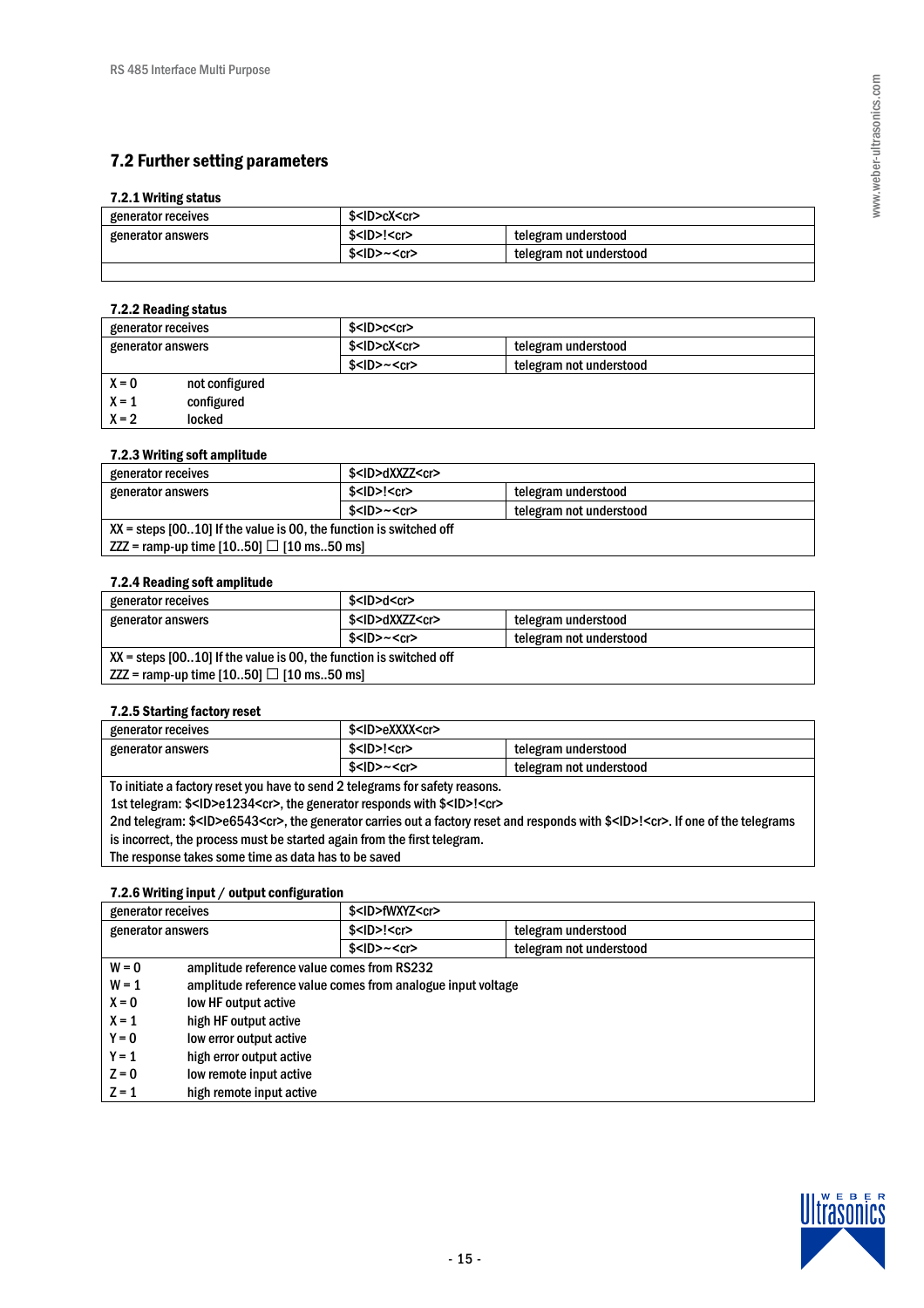### 7.2.7 Reading input / output configuration

| generator receives |                                                             | $$<$ ID>f <cr></cr>        |                         |
|--------------------|-------------------------------------------------------------|----------------------------|-------------------------|
| generator answers  |                                                             | \$ <id>fWXYZ<cr></cr></id> | telegram understood     |
|                    |                                                             | $$<$ ID $>~<$ cr $>$       | telegram not understood |
| $W = 0$            | amplitude reference value comes from RS232                  |                            |                         |
| $W = 1$            | amplitude reference value comes from analogue input voltage |                            |                         |
| $X = 0$            | low HF output active                                        |                            |                         |
| $X = 1$            | high HF output active                                       |                            |                         |
| $Y = 0$            | low error output active                                     |                            |                         |
| $Y = 1$            | high error output active                                    |                            |                         |
| $Z = 0$            | low remote input active                                     |                            |                         |
| $Z = 1$            | high remote input active                                    |                            |                         |

#### 7.2.8 Writing PWM start / step

| generator receives               | \$ <id>gXXZZ<cr></cr></id> |                         |
|----------------------------------|----------------------------|-------------------------|
| generator answers                | $$<$ ID>! $<$ cr>          | telegram understood     |
|                                  | $$<$ ID>~ $<$ cr>          | telegram not understood |
| [0031]<br>$XX = PWM$ start value |                            |                         |
| [0031]<br>$ZZ = PWM$ step value  |                            |                         |

# 7.2.9 Reading PWM start/step

| generator receives     |        | \$ <id>G<cr></cr></id>     |                         |  |
|------------------------|--------|----------------------------|-------------------------|--|
| generator answers      |        | \$ <id>gXXZZ<cr></cr></id> | telegram understood     |  |
|                        |        | $$<$ ID>~ $<$ cr>          | telegram not understood |  |
| $XX = PWM$ start value | [0031] |                            |                         |  |
| ZZ = PWM step value    | [0031] |                            |                         |  |

# 7.2.10 Writing I limits

| generator receives   |          | \$ <id>hXXX</id>     |                         |
|----------------------|----------|----------------------|-------------------------|
|                      |          | YYY                  |                         |
|                      |          | ZZZ < cr             |                         |
| generator answers    |          | $$<$ ID>! $<$ cr>    | telegram understood     |
|                      |          | $$<$ ID $>~<$ cr $>$ | telegram not understood |
| $XXX = I$ minimum    | [000255] |                      |                         |
| $YY = I$ maximum     | [000255] |                      |                         |
| $ZZZ = I$ protection | [000255] |                      |                         |

# 7.2.11 Reading I limits

| generator receives   |          | $$<$ ID>h $<$ cr>    |                         |  |
|----------------------|----------|----------------------|-------------------------|--|
| generator answers    |          | \$ <id>hXXX</id>     | telegram understood     |  |
|                      |          | YYY                  |                         |  |
|                      |          | ZZZ < cr             |                         |  |
|                      |          | $$<$ ID $>~<$ cr $>$ | telegram not understood |  |
| $XXX = I$ minimum    | [000255] |                      |                         |  |
| $YY = I$ maximum     | [000255] |                      |                         |  |
| $ZZZ = I$ protection | [000255] |                      |                         |  |

# 7.2.12 Writing pout

| generator receives                                                   | \$ <id>i XX<cr></cr></id> |                         |  |  |
|----------------------------------------------------------------------|---------------------------|-------------------------|--|--|
| generator answers                                                    | $$<$ ID>! $<$ cr>         | telegram understood     |  |  |
|                                                                      | $$<$ ID> $~<$ cr>         | telegram not understood |  |  |
| $XX$ = maximum generator output in hundredths                        |                           |                         |  |  |
| E.g. if the generator has a maximum output of 400 W $\omega$ XX = 04 |                           |                         |  |  |

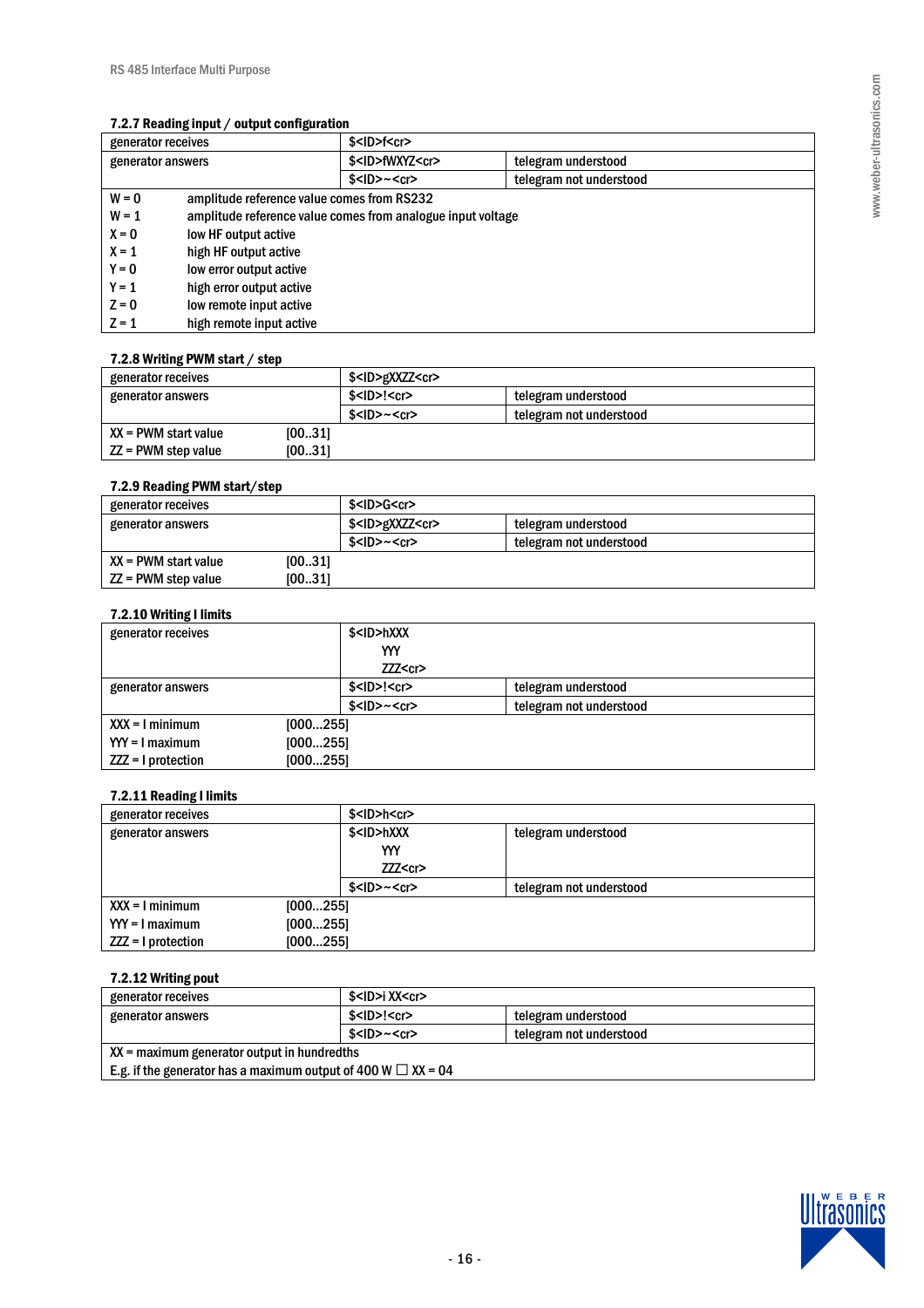#### 7.2.13 Reading Pout

| generator receives                                                   | \$ <id>i<cr></cr></id>    |                         |  |  |
|----------------------------------------------------------------------|---------------------------|-------------------------|--|--|
| generator answers                                                    | \$ <id>i XX<cr></cr></id> | telegram understood     |  |  |
|                                                                      | $$<$ ID>~ $<$ cr>         | telegram not understood |  |  |
| $XX$ = maximum generator output in hundredths                        |                           |                         |  |  |
| E.g. if the generator has a maximum output of 400 W $\omega$ XX = 04 |                           |                         |  |  |

#### 7.2.14 Writing temperature

| generator receives          |        | \$ <id>kXX</id>          |         |                         |  |
|-----------------------------|--------|--------------------------|---------|-------------------------|--|
|                             |        |                          | ZZ < cr |                         |  |
| generator answers           |        | $$<$ ID $>$ ! $<$ cr $>$ |         | telegram understood     |  |
|                             |        | $$<$ ID $>~<$ cr $>$     |         | telegram not understood |  |
| $XX =$ shut off temperature | [0099] |                          |         |                         |  |
| $ZZ = fan$ temperature      | [0099] |                          |         |                         |  |

#### 7.2.15 Reading temperature

| generator receives          |        | \$ <id>k<cr></cr></id> |  |                         |
|-----------------------------|--------|------------------------|--|-------------------------|
| generator answers           |        | \$ <id>kXX</id>        |  | telegram understood     |
|                             |        | ZZ < cr                |  |                         |
|                             |        | $$<$ ID>~ $<$ cr>      |  | telegram not understood |
| $XX =$ shut off temperature | [0099] |                        |  |                         |
| $ZZ = fan$ temperature      | [0099] |                        |  |                         |

## 7.2.16 Reading timer

| generator receives               | $$<$ ID $>$ I $<$ cr $>$ |                         |
|----------------------------------|--------------------------|-------------------------|
| generator answers                | $$<$ ID $>$ I            | telegram understood     |
|                                  | <b>AAAA</b>              |                         |
|                                  | BB                       |                         |
|                                  | cc                       |                         |
|                                  | <b>DDDD</b>              |                         |
|                                  | EE                       |                         |
|                                  | FF <cr></cr>             |                         |
|                                  | $$<$ ID $>~<$ cr $>$     | telegram not understood |
| $AA = run timer days$            |                          |                         |
| BB<br>$=$ run timer hours        |                          |                         |
| cc<br>$=$ run timer minutes      |                          |                         |
| DDDD = ultrasound timer days     |                          |                         |
| EE<br>= ultrasound timer hours   |                          |                         |
| FF<br>= ultrasound timer minutes |                          |                         |

## 7.2.17 Reading serial number

| generator receives                                        | \$ <id>m<cr></cr></id>                   |  |  |  |
|-----------------------------------------------------------|------------------------------------------|--|--|--|
| generator answers                                         | $$<$ ID>m $<$ cr><br>telegram understood |  |  |  |
|                                                           |                                          |  |  |  |
| Reads out the 13-digit serial number and the 6-digit date |                                          |  |  |  |